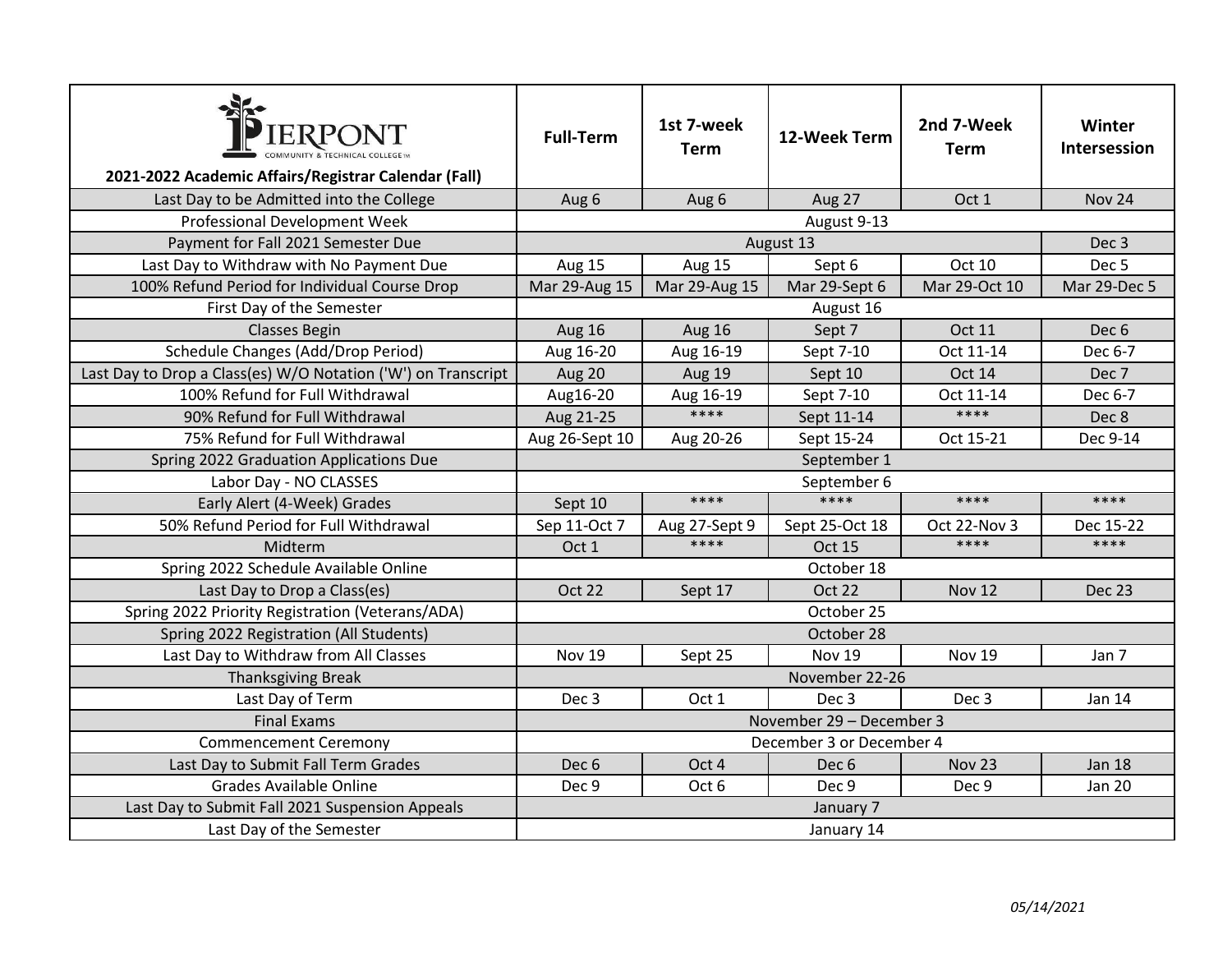| PIERPONT                                                      | <b>Full-Term</b>                | 1st 7-week<br><b>Term</b> | 12-Week Term      | 2nd 7-Week<br><b>Term</b> |
|---------------------------------------------------------------|---------------------------------|---------------------------|-------------------|---------------------------|
| 2021-2022 Academic Affairs/Registrar Calendar (Spring)        |                                 |                           |                   |                           |
| Last Day to be Admitted into the College                      | Jan 14                          | Jan 14                    | Feb 4             | Mar 18                    |
| <b>Professional Development Week</b>                          | January 18-21                   |                           |                   |                           |
| Payment for Spring 2021 Semester Due                          | January 21                      |                           |                   |                           |
| Last Day to Withdraw with No Payment Due                      | <b>Jan 23</b>                   | <b>Jan 23</b>             | Feb <sub>13</sub> | Mar 27                    |
| 100% Refund Period for Individual Course Drop                 | Oct 25-Jan 23                   | Oct 25-Jan 23             | Oct 25-Feb 13     | Oct 25-Mar 27             |
| First Day of the Semester                                     | January 24                      |                           |                   |                           |
| <b>Classes Begin</b>                                          | <b>Jan 24</b>                   | <b>Jan 24</b>             | Feb 14            | Mar 28                    |
| Schedule Changes (Add/Drop Period)                            | Jan 24-28                       | Jan 24-27                 | Feb 14-17         | Mar 28-31                 |
| Last Day to Drop a Class(es) W/O Notation ('W') on Transcript | <b>Jan 28</b>                   | <b>Jan 27</b>             | Feb 17            | Mar 31                    |
| 100% Refund for Full Withdrawal                               | Jan 24-28                       | Jan 24-27                 | Feb 14-17         | Mar 28-31                 |
| 90% Refund for Full Withdrawal                                | Jan 29-Feb 2                    | $****$                    | Feb 18-21         | $****$                    |
| 75% Refund for Full Withdrawal                                | Feb 3-17                        | Jan 28-Feb 3              | Feb 22-Mar 4      | Apr 1-7                   |
| Early Alert (4-Week) Grades                                   | Feb 18                          | ****                      | $***$             | $****$                    |
| 50% Refund Period for Full Withdrawal                         | Feb 18-Mar 23                   | Feb 4-16                  | Mar 5-Apr 1       | Apr 8-20                  |
| Summer and Fall 2022 Graduation Application Due               | March 1                         |                           |                   |                           |
| Midterm                                                       | ****<br>****<br>Mar 18<br>Apr 8 |                           |                   |                           |
| <b>Spring Break</b>                                           | <b>March 21-25</b>              |                           |                   |                           |
| Summer and Fall 2022 Schedule Available Online                | April 4                         |                           |                   |                           |
| Summer and Fall 2022 Priority Registration (Veterans/ADA)     | April 11                        |                           |                   |                           |
| Summer and Fall 2022 Registration (All Students)              | April 14                        |                           |                   |                           |
| Last Day to Drop a Class(es)                                  | Apr 8                           | Feb <sub>25</sub>         | Apr 8             | Apr 29                    |
| Last Day to Withdraw from All Classes                         | May 6                           | Mar 4                     | May 6             | May 6                     |
| Last Day of Term                                              | May 13                          | Mar 11                    | <b>May 13</b>     | <b>May 13</b>             |
| <b>Final Exams</b>                                            | May 9-13                        |                           |                   |                           |
| Last Day of the Semester                                      | May 13                          |                           |                   |                           |
| <b>Graduation Commencement</b>                                | Friday, May 13                  |                           |                   |                           |
| Last Day to Submit Fall Term Grades                           | <b>May 16</b>                   | Mar 14                    | <b>May 16</b>     | <b>May 16</b>             |
| <b>Grades Available Online</b>                                | <b>May 19</b>                   | <b>Mar 16</b>             | May 19            | May 19                    |
| Last Day to Submit Spring 2022 Suspension Appeals             | June 30                         |                           |                   |                           |